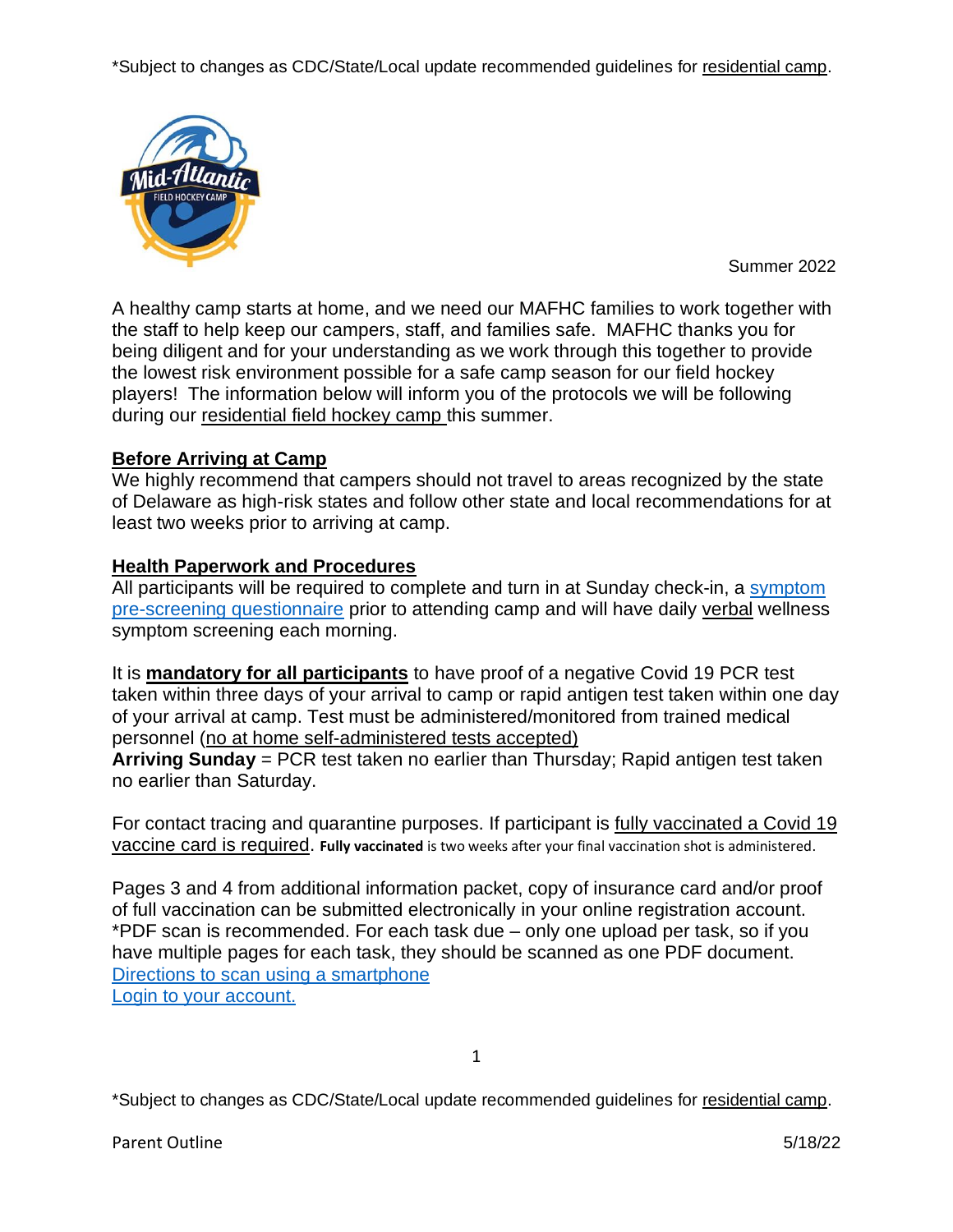\*Subject to changes as CDC/State/Local update recommended guidelines for residential camp.

# **Group Size**

Campers will be assigned to a cohort of approximately 14:1 camper to coach. Cohorts will interact with other cohorts, but this will allow us to adjust to current recommended guidelines.

Dorm Capacity will meet DE State Park guidelines.

### **Mask Use for Campers Families and Staff will be optional**

We will follow Local and DIAA recommendations for safe play.

### **Cleaning Protocols**

Each camp will have dedicated cleaning staff. High touch surfaces will be cleaned regularly throughout the day. Daily cleaning of activity equipment will be done per recommended guidelines.

### **Handwashing Stations**

Handwashing and/or sanitizing stations will be available at camp. Time will be built into each schedule for designated handwashing. It is recommended that all participants always carry a personal hand sanitizer.

### **Food and Meal Procedures**

Meals will be eaten with your assigned dorm cohort and will be scheduled at staggered times to reduce cohort interaction. There are indoor and outdoor (weather dependent) seating options for the cohorts. Meals will be served by designated staff. Contact the camp director with any concerns about **dietary restrictions** ASAP or at least two weeks in advance of the start of the camp session.

#### **Drop Off Procedures**

Drop off times will be staggered based on last name of camper. If you are carpooling with another camper, you may use either camper last name for your arrival. **Please** contact [MAFH](mailto:midatlanticfieldhockey@gmail.com?subject=Question%20Regarding%20Arrival) if you may have a late arrival. Your safe travel is most important!

#### Please follow assigned times:

Last names ending in **A-L** are asked to arrive between 3 - 3:45pm and last names ending in **M-Z** are asked to arrive between 4-4:45pm. Upon arrival, you will proceed to the Prescreening check point. It is recommended that only one family member drop off the camper. Only **one** family member can escort and assist camper at check in and dorm move in. To keep to mitigation guidelines, we ask visitors to exit campus once your camper(s) is moved in. The Camp Store will be open to set up camp bank card and for sales at check-in. \*Cash or checks accepted only.

\*Subject to changes as CDC/State/Local update recommended guidelines for residential camp.